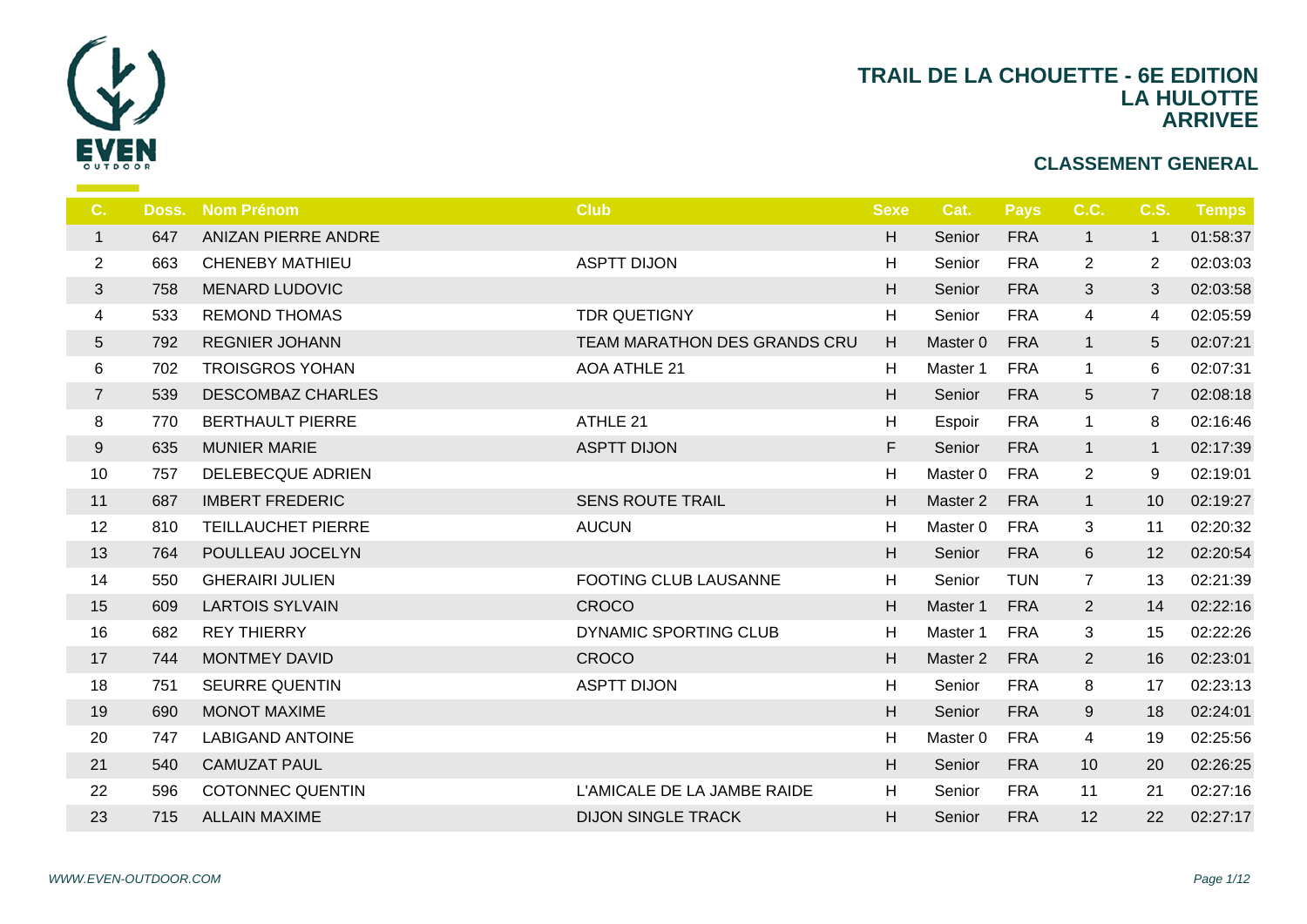

| C. | Doss. | <b>Nom Prénom</b>           | <b>Club</b>               | <b>Sexe</b>               | $\mathbf C$      |
|----|-------|-----------------------------|---------------------------|---------------------------|------------------|
| 24 | 788   | <b>LEBLANC JULIEN</b>       | <b>ESCARGOTS 21</b>       | H                         | Ma               |
| 25 | 704   | <b>TERRILLON BENOIT</b>     | <b>CROCO</b>              | H                         | Ma               |
| 26 | 763   | <b>HEDIN MYRIAM</b>         | <b>FRAMATOME</b>          | F.                        | Ma               |
| 27 | 669   | <b>BINEAU QUENTIN</b>       |                           | H                         | S <sub>6</sub>   |
| 28 | 754   | <b>BRAS AURELIEN</b>        | <b>TEAM BRECY</b>         | H                         | Ma               |
| 29 | 711   | <b>MERME GEORGES</b>        |                           | H                         | Ma               |
| 30 | 806   | <b>TROLY MICHAEL</b>        |                           | $\boldsymbol{\mathsf{H}}$ | Ma               |
| 31 | 785   | PEPIN JONATHAN              | <b>WAWACHES</b>           | H                         | S <sub>6</sub>   |
| 32 | 529   | <b>BOYON LEA</b>            |                           | F                         | $S_{\mathsf{G}}$ |
| 33 | 678   | <b>ERRARD ROBIN</b>         |                           | H                         | S <sub>d</sub>   |
| 34 | 595   | <b>JACQUENET CELIAN</b>     |                           | H                         | $S_6$            |
| 35 | 604   | <b>MONDY ALEX</b>           |                           | H                         | Mas              |
| 36 | 760   | <b>LAMBLOT DOMINIQUE</b>    | <b>TEAM COSTO</b>         | H                         | Ma               |
| 37 | 625   | <b>BOUSSEAU STEPHANE</b>    |                           | H                         | S <sub>6</sub>   |
| 38 | 666   | <b>FULBERT JACKY</b>        | PLOMBIERES ATHLETIC SPORT | H                         | Ma               |
| 39 | 742   | <b>MAZEL ANNA</b>           |                           | F                         | S <sub>6</sub>   |
| 40 | 794   | <b>DUMOUTIER SEBASTIEN</b>  |                           | H                         | Ma               |
| 41 | 732   | <b>GROS JEAN CHRISTOPHE</b> | <b>DIJON SINGLETRACK</b>  | H                         | Mas              |
| 42 | 746   | <b>VERNEY MAXIME</b>        |                           | H                         | S6               |
| 43 | 714   | <b>AUBRUN SEBASTIEN</b>     | <b>DIJON SINGLETRACK</b>  | H                         | Mas              |
| 44 | 587   | <b>LAMONICA DAMIEN</b>      | LES COUREURS DU DIMANCHE  | H                         | Ma               |
| 45 | 718   | <b>BRUNET BENJAMIN</b>      | <b>TDR QUETIGNY</b>       | H.                        | S <sub>6</sub>   |
|    |       |                             |                           |                           |                  |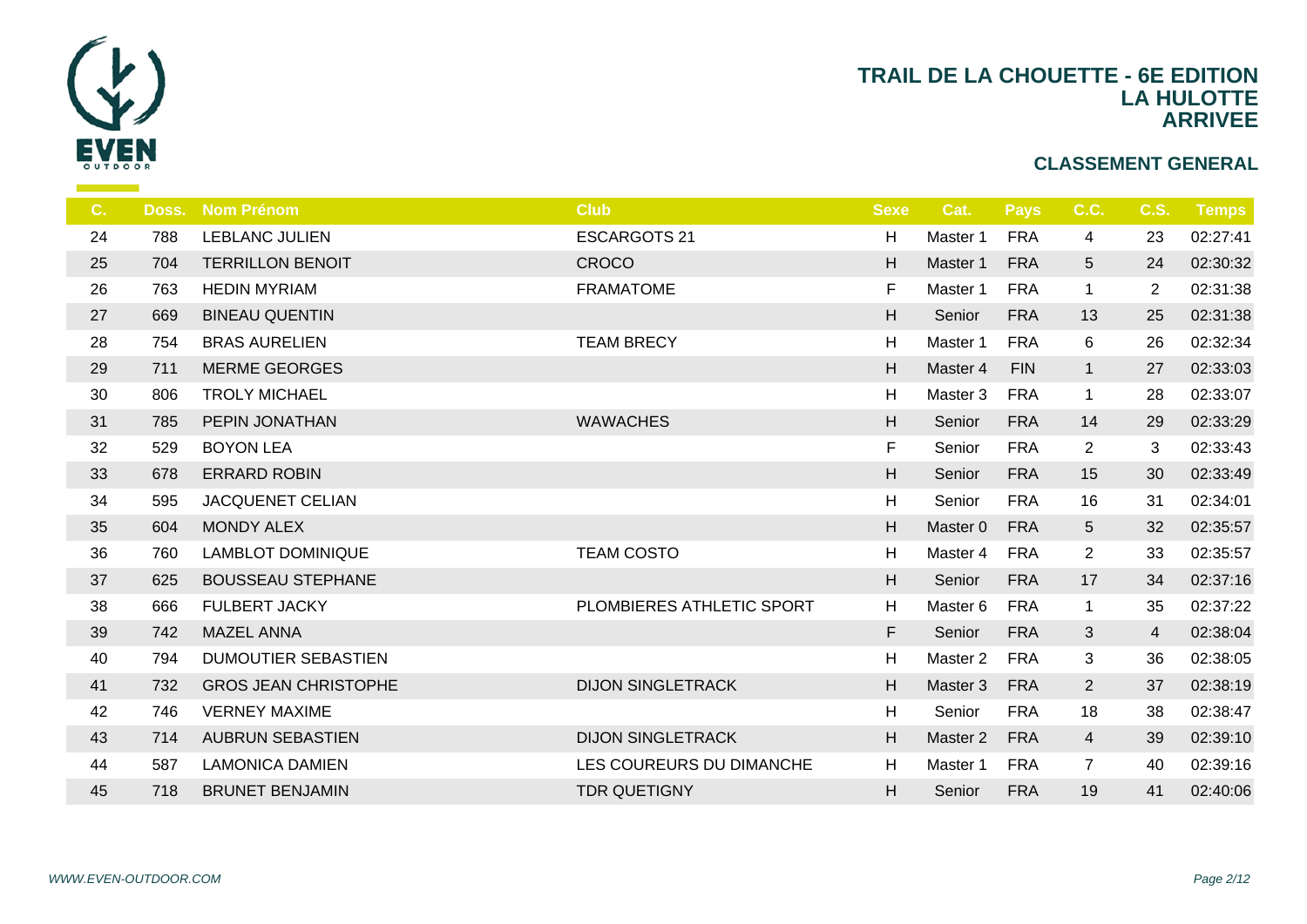

| 503 | <b>LAMY NICOLAS</b>           | CHOCOLA'TEAM                  | H                         | Ma             |
|-----|-------------------------------|-------------------------------|---------------------------|----------------|
| 799 | <b>CANCES FLORIAN</b>         | ROUGEOT BEAUNE TRIATHLON      | H                         | S <sub>6</sub> |
| 649 | <b>VERY SEBASTIEN</b>         | <b>CHENOVE TRIATHLON CLUB</b> | H                         | Ma             |
| 567 | <b>GUICHARD BAPTISTE</b>      |                               | H                         | S <sub>6</sub> |
| 808 | DUTHU JOFFREY                 | <b>CYCL'OVENT</b>             | H                         | $S_{\epsilon}$ |
| 679 | <b>COUDERT MARIE</b>          | <b>SENS ROUTE TRAIL</b>       | F                         | S <sub>6</sub> |
| 634 | LEVEQUE PHILIPPE              | <b>ASPTT DIJON</b>            | H                         | Ma             |
| 720 | <b>FRANCOIS HEUDE MATHIEU</b> |                               | H                         | Ma             |
| 721 | <b>CLOCHEY DAMIEN</b>         |                               | $\boldsymbol{\mathsf{H}}$ | Ma             |
| 787 | <b>CROGNIER REMI</b>          | <b>DST</b>                    | H                         | S <sub>6</sub> |
| 677 | <b>FRANCOIS CHARLES HENRI</b> | <b>DIJON SINGLE TRACK</b>     | H                         | Ma             |
| 805 | PAYN SEBASTIEN                |                               | H                         | Ma             |
| 734 | DE CUYPER AXEL                |                               | H                         | S <sub>6</sub> |
| 767 | PIETTRE ALEXIS                | <b>DAC</b>                    | H                         | Ma             |
| 624 | <b>LALLOZ MANON</b>           |                               | F.                        | S6             |
| 762 | <b>HEDIN CHRISTOPHE</b>       | <b>FRAMATOME</b>              | H                         | Ma             |
| 648 | <b>FRENETTE MARIE</b>         |                               | F.                        | S6             |
| 584 | <b>BUIRE ROMAIN</b>           |                               | $\boldsymbol{\mathsf{H}}$ | Ma             |
| 555 | <b>TILLIER JORDAN</b>         |                               | $\boldsymbol{\mathsf{H}}$ | S6             |
| 777 | <b>VERNET ROMAIN</b>          | <b>VERNET ROMAIN</b>          | H                         | Ma             |
| 515 | POULIQUEN VINCENT             |                               | H                         | $S_{\epsilon}$ |
| 761 | <b>GUIMONT QUENTIN</b>        |                               | H                         | S <sub>6</sub> |
|     |                               |                               |                           |                |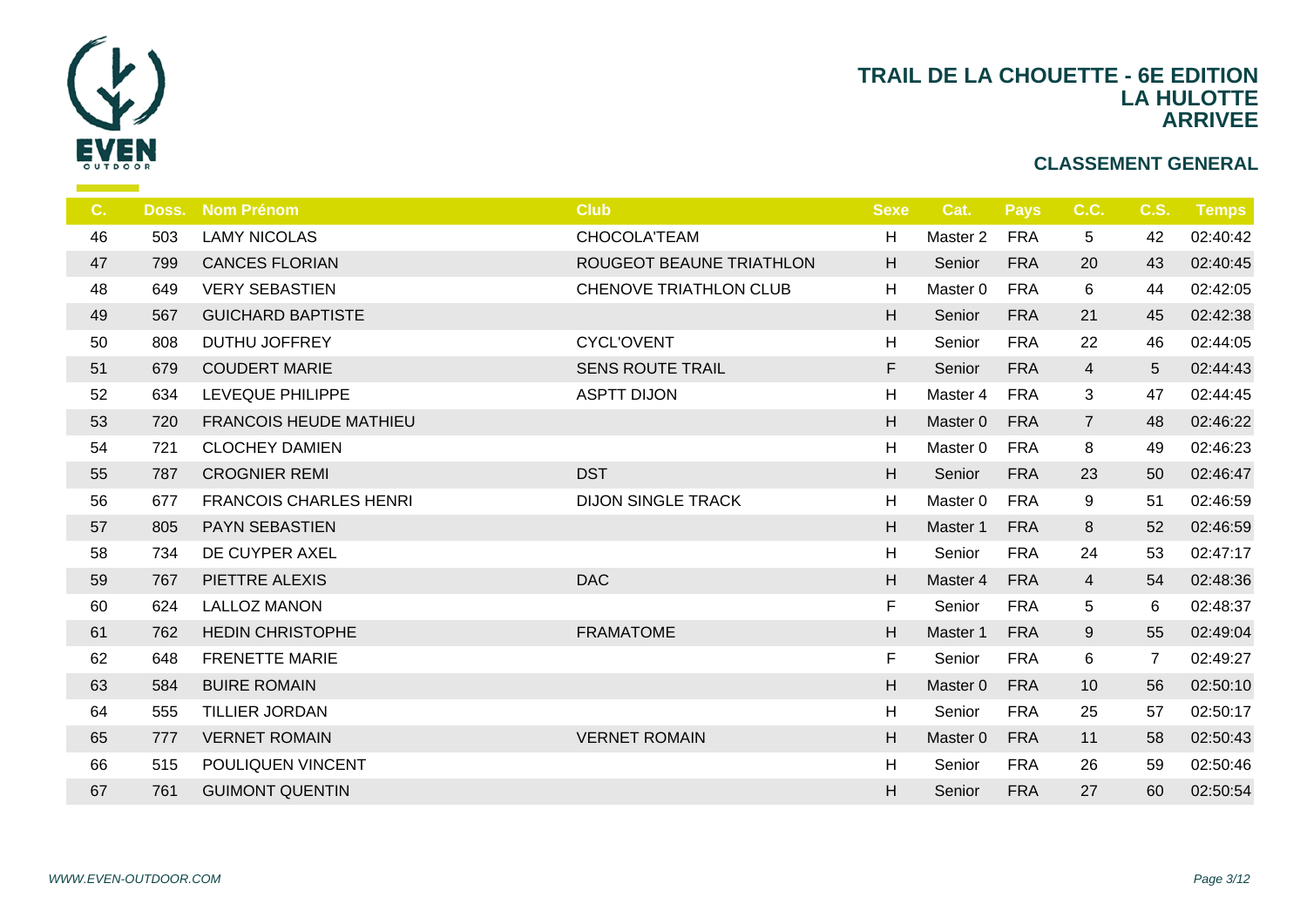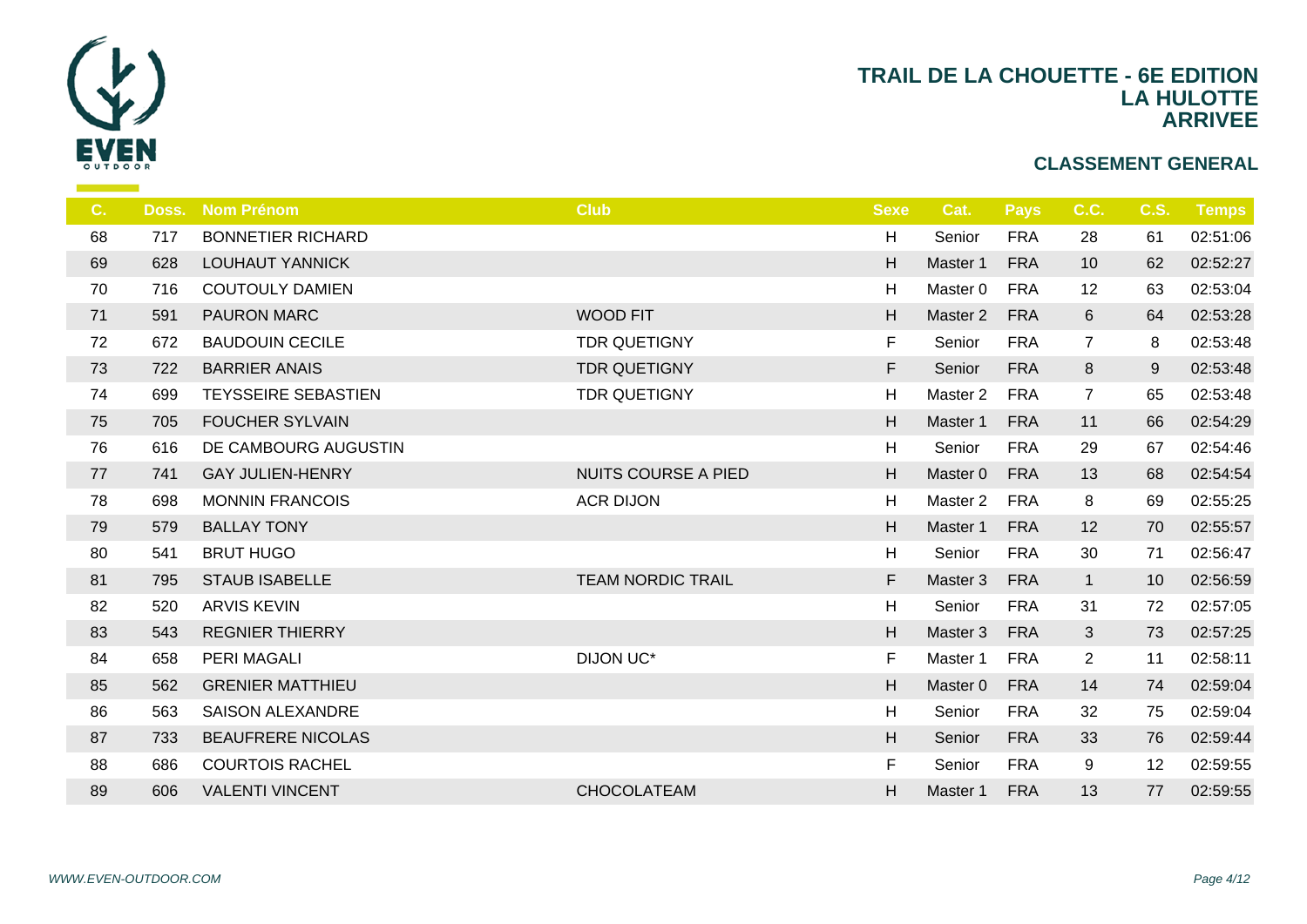

| $C_{\cdot}$ | Doss. | <b>Nom Prénom</b>          | <b>Club</b>                | <b>Sexe</b>               |                |
|-------------|-------|----------------------------|----------------------------|---------------------------|----------------|
| 90          | 639   | <b>MONOT PASCAL</b>        |                            | H                         | Ma             |
| 91          | 590   | <b>ROUSSEAU CLEMENT</b>    | <b>ASPTT AUXERRE</b>       | H                         | S <sub>6</sub> |
| 92          | 511   | <b>MARTINEZ ROMUALD</b>    |                            | H                         | Ma             |
| 93          | 537   | <b>VACHON JEAN MICHEL</b>  | <b>CROCO</b>               | $\boldsymbol{\mathsf{H}}$ | Ma             |
| 94          | 636   | <b>RENARDET WILLIAM</b>    |                            | H                         | Ma             |
| 95          | 650   | <b>BRUN DEVAN</b>          | CROCO                      | H                         | Ma             |
| 96          | 617   | <b>JOIGNEAULT CLAIRE</b>   | CROCO                      | F.                        | Ma             |
| 97          | 745   | <b>MERCIER ERIC</b>        | CHOCOLA'TEAM               | H                         | Ma             |
| 98          | 534   | PILMES RENAUD              |                            | $\boldsymbol{\mathsf{H}}$ | Ma             |
| 99          | 566   | <b>MATZ ARNAUD</b>         |                            | H                         | S <sub>6</sub> |
| 100         | 569   | <b>MATZ DAMIEN</b>         |                            | H                         | $S_{\epsilon}$ |
| 101         | 793   | <b>CASTRO FLORIAN</b>      |                            | H                         | $S_6$          |
| 102         | 789   | <b>MATERA THOMAS</b>       |                            | H                         | $S_6$          |
| 103         | 667   | <b>BERNASCONI PHILIPPE</b> |                            | H                         | Ma             |
| 104         | 659   | <b>BRETON GAELLE</b>       | <b>ASPTT AUXERRE</b>       | F.                        | S <sub>6</sub> |
| 105         | 548   | <b>BREJOUX THEO</b>        |                            | H                         | S <sub>6</sub> |
| 106         | 728   | <b>HAUETER DAVID</b>       | <b>FOULEE CHATILLONAIE</b> | H                         | Ma             |
| 107         | 525   | <b>FLUCHER SYLVIE</b>      | <b>EA LE CREUSOT</b>       | F                         | Ma             |
| 108         | 801   | <b>GUENOT ETIENNE</b>      | S/L DUC IS-SUR-TILLE       | H                         | Ma             |
| 109         | 612   | <b>BIZET ENGUERRAN</b>     | <b>ASPTT DIJON</b>         | H                         | Ma             |
| 110         | 557   | <b>LECOINTE MICHEL</b>     |                            | H                         | Ma             |
| 111         | 605   | <b>FRANCOIS MAXIME</b>     |                            | H                         | S <sub>6</sub> |
|             |       |                            |                            |                           |                |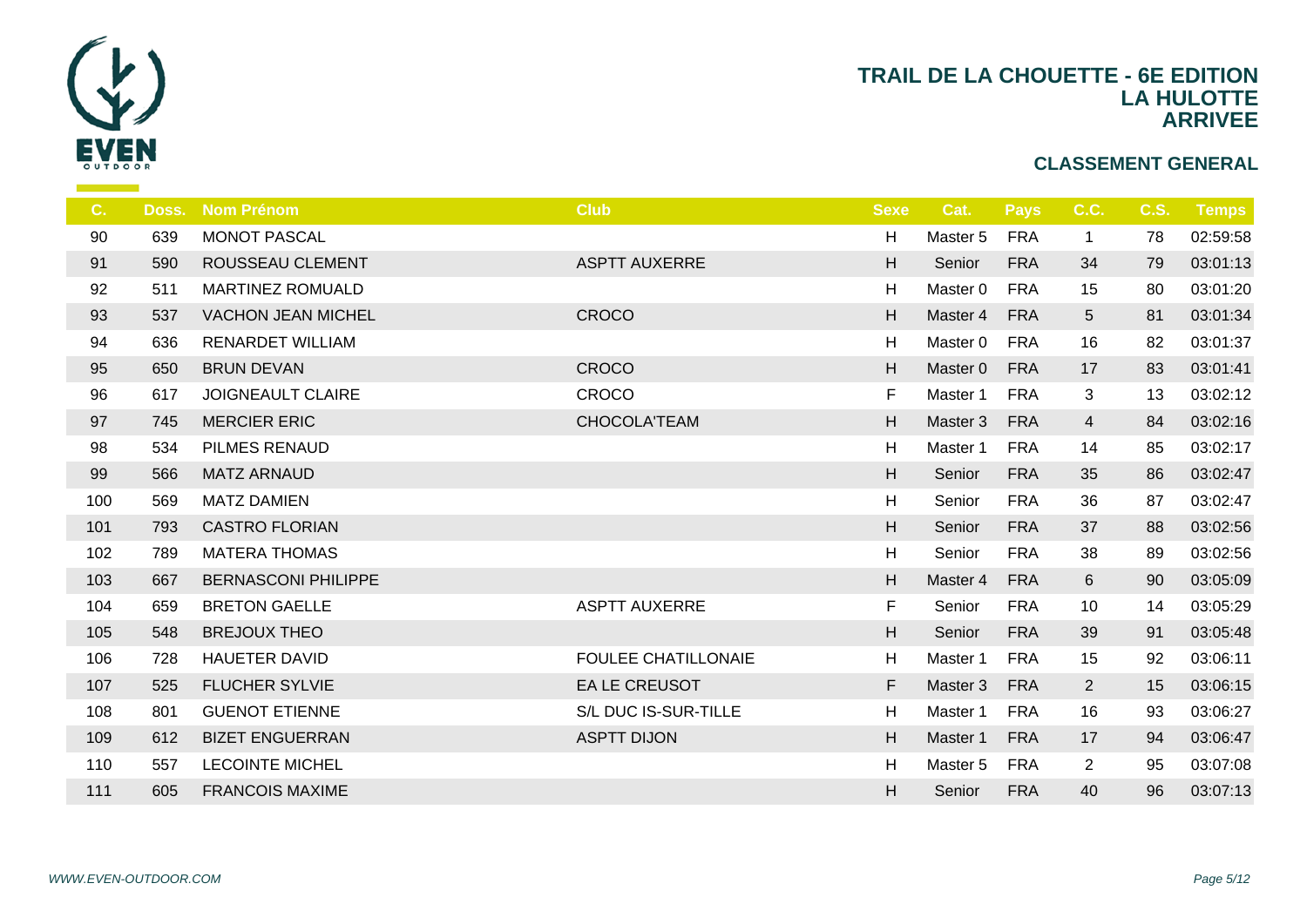

| C.  | Doss. | <b>Nom Prénom</b>          | <b>Club</b>                | <b>Sexe</b> |                |
|-----|-------|----------------------------|----------------------------|-------------|----------------|
| 112 | 601   | <b>PAUL EMELINE</b>        |                            | F           | Ma             |
| 113 | 657   | <b>MARTIN VINCENT</b>      |                            | H           | Ma             |
| 114 | 664   | <b>VINCENT LIONEL</b>      | <b>ASPTT DIJON</b>         | H           | Ma             |
| 115 | 585   | AMBLOT CELINE              |                            | F           | S <sub>d</sub> |
| 116 | 646   | <b>REMY BENJAMIN</b>       |                            | H           | Ma             |
| 117 | 780   | <b>VASSEUR ADRIEN</b>      |                            | H           | Ma             |
| 118 | 509   | <b>RADEK ESTELLE</b>       |                            | F           | Ma             |
| 119 | 731   | <b>CHEVILLON CHRISTIAN</b> |                            | H           | Ma             |
| 120 | 685   | SIVRET JC                  | <b>ENDURANCE CHAMPAGNE</b> | H           | Ma             |
| 121 | 775   | <b>HERBERT GAELLE</b>      |                            | F           | Ma             |
| 122 | 662   | <b>DURAND FRANCK</b>       |                            | H           | Ma             |
| 123 | 602   | MOUCHARD BENOIT            |                            | H           | Ma             |
| 124 | 708   | <b>DOMMANGE ALEXIS</b>     | TEAM ENDURANCE TRAIL       | H           | S <sub>6</sub> |
| 125 | 675   | <b>CARPENTIER JULIEN</b>   |                            | H           | Ma             |
| 126 | 631   | <b>BAUT OLIVIER</b>        | TDR QUETIGNY               | H           | Ma             |
| 127 | 542   | <b>DAVID LENA</b>          |                            | F.          | S <sub>d</sub> |
| 128 | 776   | <b>PILLER FABIEN</b>       |                            | H           | Ma             |
| 129 | 600   | <b>AUJAS SARAH</b>         |                            | F           | S <sub>d</sub> |
| 130 | 719   | <b>GOUDET PIERRE</b>       |                            | H           | Ma             |
| 131 | 654   | <b>BELOT VIRGINIE</b>      |                            | F           | S <sub>6</sub> |
| 132 | 621   | MICONNET BENJAMIN          |                            | H           | Ma             |
| 133 | 781   | LOUVET JEROME              |                            | H           | Ma             |
|     |       |                            |                            |             |                |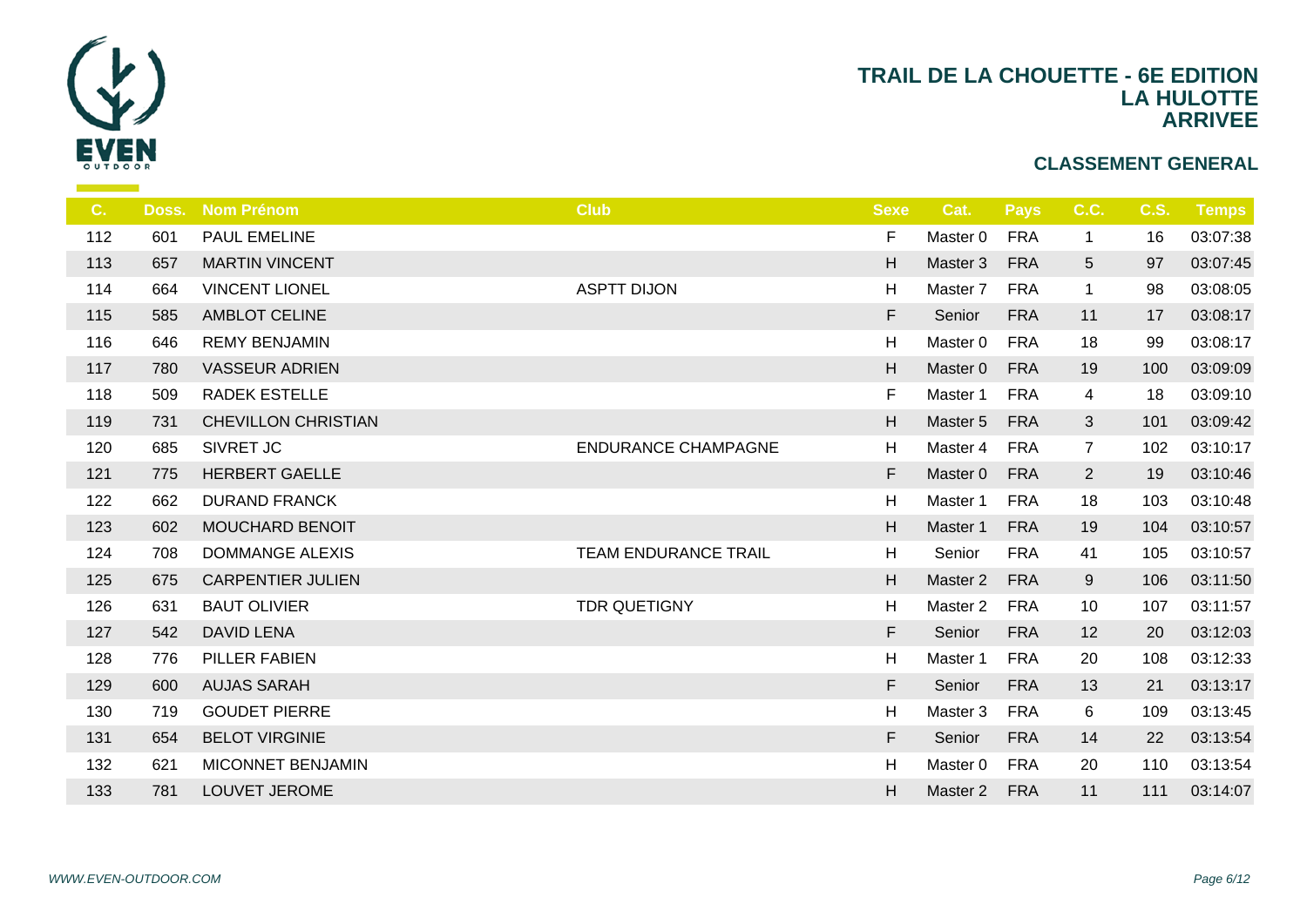

| C.  | Doss. | <b>Nom Prénom</b>         | <b>Club</b>             | <b>Sexe</b> |                |
|-----|-------|---------------------------|-------------------------|-------------|----------------|
| 134 | 783   | <b>ROUSSEL FRED</b>       |                         | H           | Ma             |
| 135 | 642   | <b>BONY CECILE</b>        |                         | F.          | Ma             |
| 136 | 736   | <b>MOSSON BENJAMIN</b>    |                         | H           | Ma             |
| 137 | 807   | <b>CLEMENT COLINE</b>     |                         | F.          | S <sub>d</sub> |
| 138 | 692   | <b>BROSSARD LAURENT</b>   |                         | H           | Ma             |
| 139 | 691   | <b>BOURGEOT GERALD</b>    |                         | H           | Ma             |
| 140 | 791   | <b>FORCE LAURENT</b>      |                         | H           | Ma             |
| 141 | 504   | <b>JOMARD ARNAUD</b>      | CHOCOLATEAM             | H           | Ma             |
| 142 | 552   | <b>BOISSELIER VINCENT</b> |                         | H           | Ma             |
| 143 | 626   | <b>AULARD ROMUALD</b>     |                         | H           | Ma             |
| 144 | 804   | <b>BOYER NICOLAS</b>      |                         | H           | Ma             |
| 145 | 703   | <b>RENIER NATHALIE</b>    | <b>CROCO</b>            | F           | Ma             |
| 146 | 712   | <b>BLOUCTET PATRICE</b>   |                         | H           | Ma             |
| 147 | 752   | <b>CHAPUS LAURENT</b>     | <b>ASPTT DIJON</b>      | H           | Ma             |
| 148 | 640   | <b>SCOTTON CYRILLE</b>    |                         | H           | Ma             |
| 149 | 689   | <b>NADAUD ISABELLE</b>    | <b>CA PLASSAC</b>       | F.          | Ma             |
| 150 | 637   | LONGHINI JOSEPH           | <b>FFA</b>              | H           | Ma             |
| 151 | 572   | <b>LEBERT ROMUALD</b>     |                         | H           | Ma             |
| 152 | 588   | PILLAUD NICOLAS           |                         | H           | Ma             |
| 153 | 652   | <b>CHERET JEAN-PIERRE</b> | CHOCOLATEAM             | H           | Ma             |
| 154 | 727   | <b>RUCH MANUEL</b>        |                         | H           | Ma             |
| 155 | 737   | <b>LEMAIRE STEPHANIE</b>  | <b>SENS ROUTE TRAIL</b> | F.          | Ma             |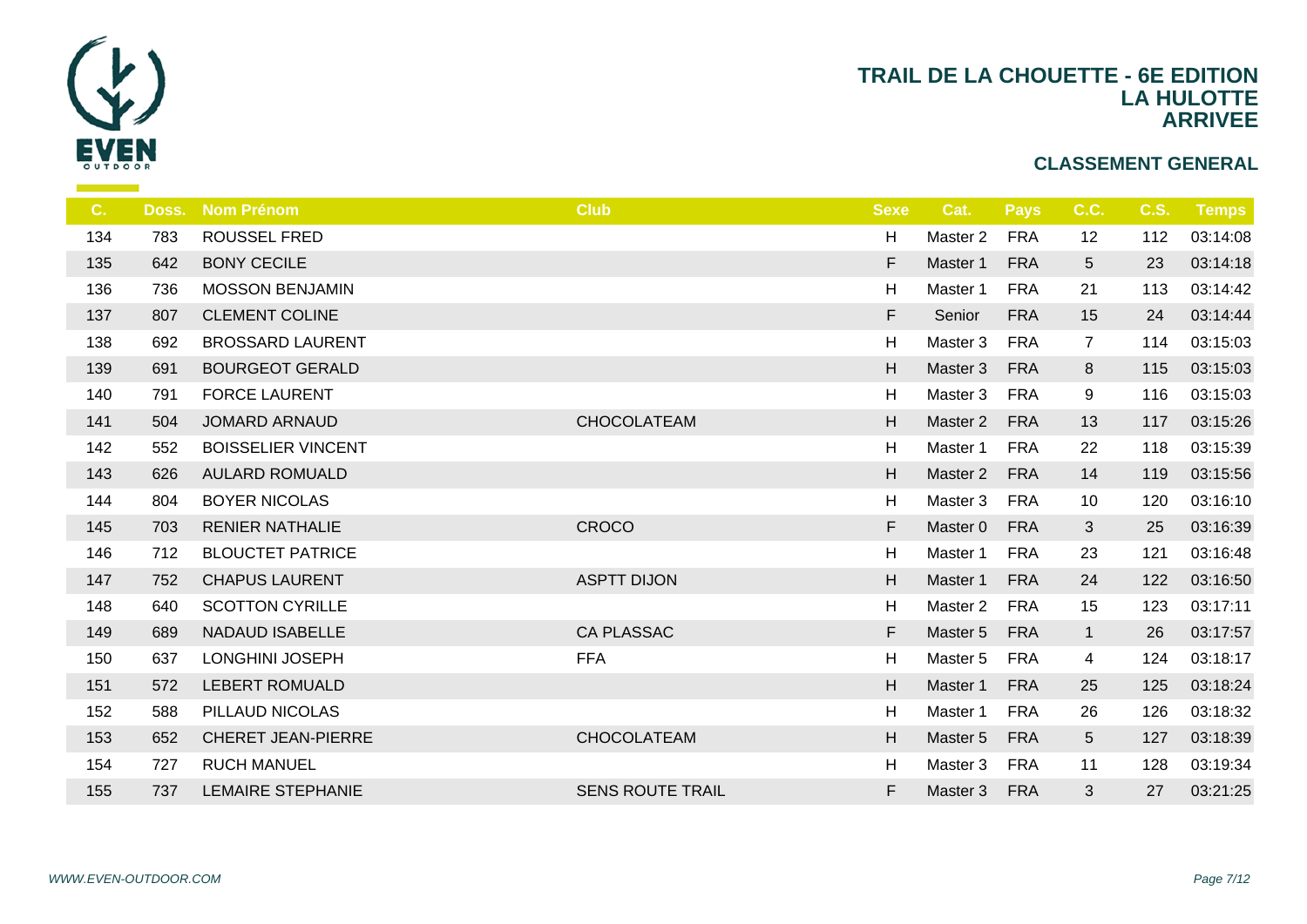

| C.  | Doss. | <b>Nom Prénom</b>          | <b>Club</b>                | <b>Sexe</b> |                |
|-----|-------|----------------------------|----------------------------|-------------|----------------|
| 156 | 738   | <b>BLOQUET LAURENT</b>     | <b>TRANSDEV REIMS</b>      | H           | Ma             |
| 157 | 607   | <b>MAACH WILFRIED</b>      |                            | H           | Ma             |
| 158 | 549   | <b>CHAILLEU XAVIER</b>     |                            | H           | Ma             |
| 159 | 700   | <b>LOUIS YVES</b>          |                            | H           | Ma             |
| 160 | 683   | <b>COZETTE MARYLINE</b>    | <b>ENDURANCE CHAMPAGNE</b> | F.          | Ma             |
| 161 | 688   | <b>LARUE KARINE</b>        | <b>SENS ROUTE TRAIL</b>    | F           | Ma             |
| 162 | 665   | <b>BOUVRET STEPHANIE</b>   | <b>TURTLE TRAILEUSE</b>    | F.          | Ma             |
| 163 | 582   | <b>MEUNIER PHILIPPE</b>    | <b>CAC 39</b>              | H           | Ma             |
| 164 | 589   | RAMBOZ AMANDINE            | <b>CAC 39</b>              | F.          | Ma             |
| 165 | 701   | RACLOT LIONEL              |                            | H           | Ma             |
| 166 | 809   | PHILBE ETIENNE             |                            | H           | Ma             |
| 167 | 544   | PICARD JEAN-PHILIPPE       |                            | H           | Ma             |
| 168 | 748   | SAVIANE JULIE              | <b>DIJON SINGLETRACK</b>   | F           | S <sub>6</sub> |
| 169 | 803   | <b>SEMAYNE CYRIL</b>       |                            | H.          | Ma             |
| 170 | 611   | <b>DAVID LAURENT</b>       | <b>TRAIL ET MACADAM</b>    | H           | Ma             |
| 171 | 645   | <b>CHALUMEAU DAVID</b>     | <b>ASCEA</b>               | H           | Ma             |
| 172 | 535   | PELTIER CAROLINE           |                            | F.          | Ma             |
| 173 | 797   | <b>VIEIRAANDRADE MARTA</b> |                            | F           | Ma             |
| 174 | 553   | <b>BERNARD JEROME</b>      |                            | H           | Ma             |
| 175 | 723   | <b>VENET ARNAUD</b>        |                            | H           | S <sub>6</sub> |
| 176 | 528   | <b>AUFRERE BERNARD</b>     | <b>SENS ROUTE TRAIL</b>    | H           | Ma             |
| 177 | 671   | <b>RAMOUSSIN BENJAMIN</b>  |                            | H           | S <sub>6</sub> |
|     |       |                            |                            |             |                |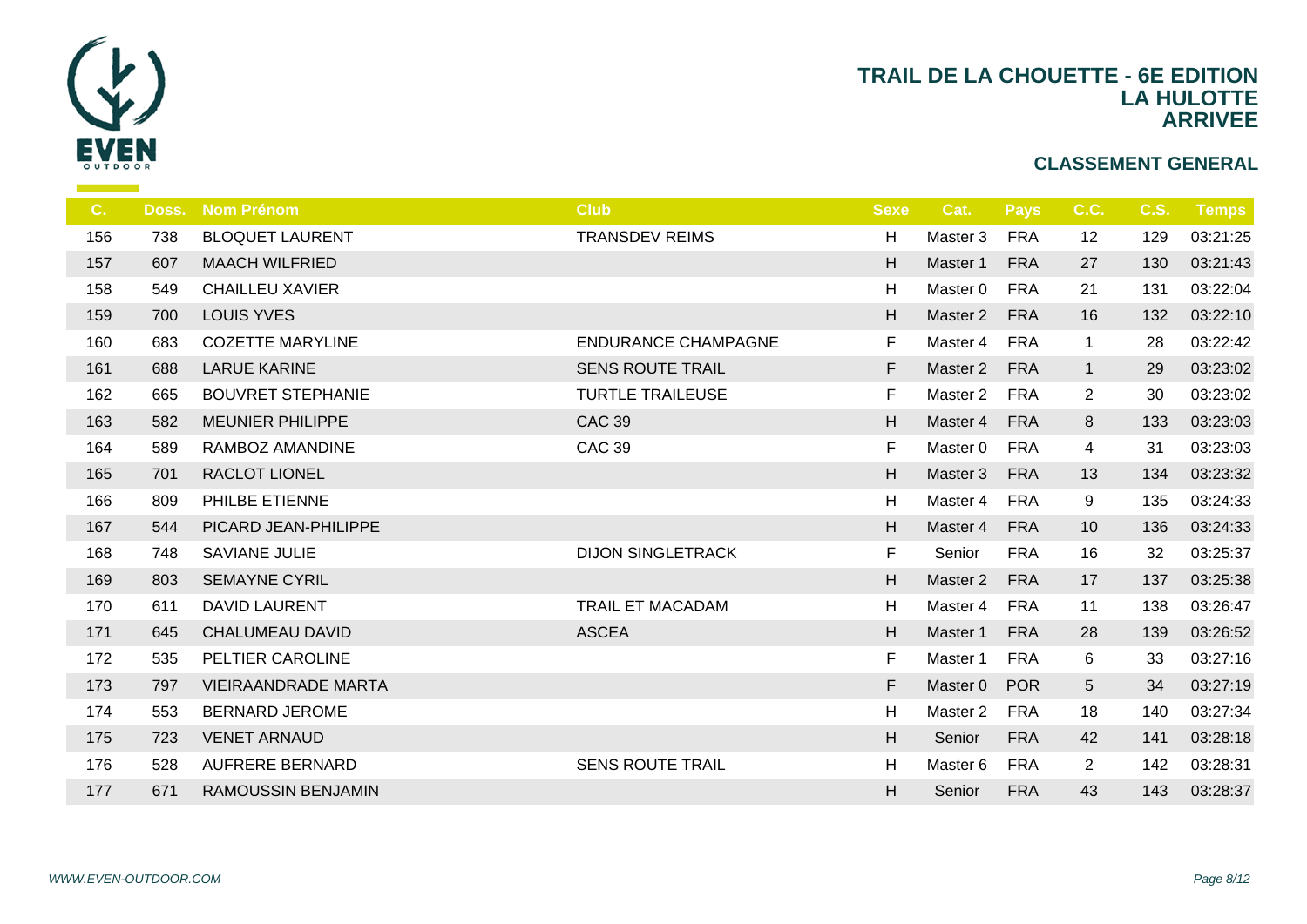

| C.  | Doss. | <b>Nom Prénom</b>           | <b>Club</b>               | <b>Sexe</b>               |                |
|-----|-------|-----------------------------|---------------------------|---------------------------|----------------|
| 178 | 693   | <b>TROCELLIER THOMAS</b>    | <b>TEAMRUNNINGAPRR</b>    | H                         | Ma             |
| 179 | 593   | <b>JOURDREN CLEMENT</b>     |                           | H                         | S <sub>6</sub> |
| 180 | 638   | LEFEUVE ROMAIN              |                           | H                         | Ma             |
| 181 | 750   | <b>BRUNET MAXIME</b>        |                           | $\boldsymbol{\mathsf{H}}$ | S <sub>6</sub> |
| 182 | 577   | <b>REMY JOEL</b>            |                           | H                         | Ma             |
| 183 | 576   | <b>CHARLES NATHALIE</b>     |                           | F                         | Ma             |
| 184 | 630   | <b>KNICHEL OLIVIER</b>      | <b>TERRE DE RUNNING</b>   | H                         | Ma             |
| 185 | 778   | <b>LEBLOND SANDRINE</b>     | <b>WAWACHES</b>           | F.                        | Ma             |
| 186 | 532   | PEPIN THIERRY               | <b>FERRIERES SAP</b>      | H                         | Ma             |
| 187 | 656   | OFFRET YOANN                |                           | H                         | Ma             |
| 188 | 681   | <b>ROBERT CYRIL</b>         |                           | H                         | Ma             |
| 189 | 756   | <b>DOVGAL SERGEY</b>        |                           | H                         | S <sub>6</sub> |
| 190 | 521   | <b>BARROUILLET ADRIEN</b>   |                           | H                         | S <sub>6</sub> |
| 191 | 729   | <b>GRILLET LAURENT</b>      | CHOCOLA'TEAM              | H                         | Ma             |
| 192 | 618   | <b>WATELET ETIENNE</b>      |                           | H                         | Ma             |
| 193 | 627   | <b>GIRARD ESTELLE</b>       |                           | F                         | Ma             |
| 194 | 725   | <b>KUCZYNSKI YOURI</b>      |                           | H                         | $S_{\epsilon}$ |
| 195 | 574   | <b>DAL ROMARIC</b>          | <b>CURIE INSTITUT</b>     | H.                        | S <sub>6</sub> |
| 196 | 598   | <b>QUENIN JEAN FRANCOIS</b> | ROUGEOT BEAUNE TRIATHLON  | H                         | Ma             |
| 197 | 790   | <b>SEDAN MICHAEL</b>        | <b>DSA BESANCON TRAIL</b> | H                         | Ma             |
| 198 | 530   | <b>DELIC SLAVICA</b>        | <b>AC TALANT</b>          | F                         | Ma             |
| 199 | 575   | <b>ROY NICOLAS</b>          |                           | H.                        | Ma             |
|     |       |                             |                           |                           |                |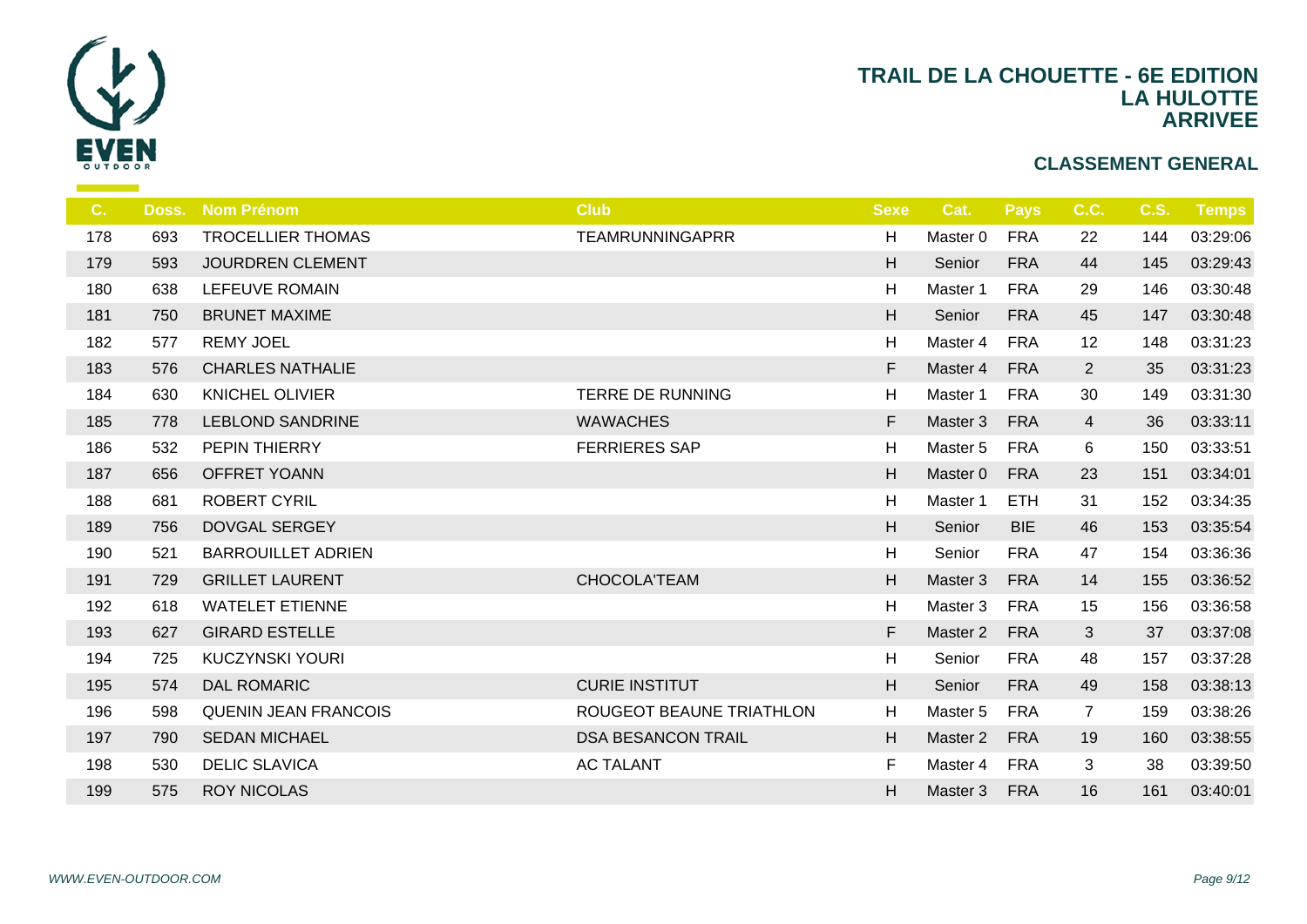

| C.  | Doss. | <b>Nom Prénom</b>           | <b>Club</b>                   | <b>Sexe</b> | $\epsilon$     |
|-----|-------|-----------------------------|-------------------------------|-------------|----------------|
| 200 | 798   | <b>VARVIER DAVID</b>        |                               | H           | Ma             |
| 201 | 796   | <b>MALARDIER STEPHANE</b>   |                               | H           | Ma             |
| 202 | 655   | PETIT ERIC                  | <b>GENERATION TRAIL BLOIS</b> | H           | Ma             |
| 203 | 755   | <b>KHARCHENKO NATALIA</b>   |                               | F           | S <sub>6</sub> |
| 204 | 710   | <b>DANGUIS LAURENCE</b>     |                               | F           | Ma             |
| 205 | 592   | <b>GONTIER ERIC</b>         |                               | H           | Ma             |
| 206 | 633   | <b>CHAMPION JIMMY</b>       |                               | H           | Ma             |
| 207 | 501   | <b>SARAZIN LUCIE</b>        |                               | F           | Ma             |
| 208 | 802   | <b>DEQUEKER KEVIN</b>       |                               | H           | $S_{\epsilon}$ |
| 209 | 571   | <b>BRUCY FLORIAN</b>        |                               | H           | S <sub>6</sub> |
| 210 | 771   | <b>MAURE NICOLAS</b>        | <b>LES 2 ALPES TRAIL</b>      | H           | Ma             |
| 211 | 676   | CAPPIO ANNE-SOPHIE          | <b>DIJON SINGLE TRACK</b>     | F           | Ma             |
| 212 | 779   | PESSINA CHARLOTTE           |                               | F.          | Ma             |
| 213 | 603   | <b>BRISSARD-COZLER NELL</b> |                               | F           | S <sub>6</sub> |
| 214 | 547   | <b>SIMON ADRIEN</b>         |                               | H           | $S_6$          |
| 215 | 759   | <b>WRZESNIEWSKI GERARD</b>  | <b>CAC 39</b>                 | H           | Ma             |
| 216 | 573   | <b>DURAND STEVE</b>         | FERRIERES SPORT ATHLE         | H           | Ma             |
| 217 | 697   | <b>GORET PASCAL</b>         |                               | H           | Ma             |
| 218 | 527   | <b>FICHOT MICHEL</b>        |                               | H           | Ma             |
| 219 | 661   | NOTEBAERT JEAN-FRANCOIS     |                               | H           | Ma             |
| 220 | 568   | <b>LAMOTTE LEA</b>          |                               | F.          | S6             |
| 221 | 706   | <b>BOUDON MARINE</b>        |                               | F.          | S <sub>6</sub> |
|     |       |                             |                               |             |                |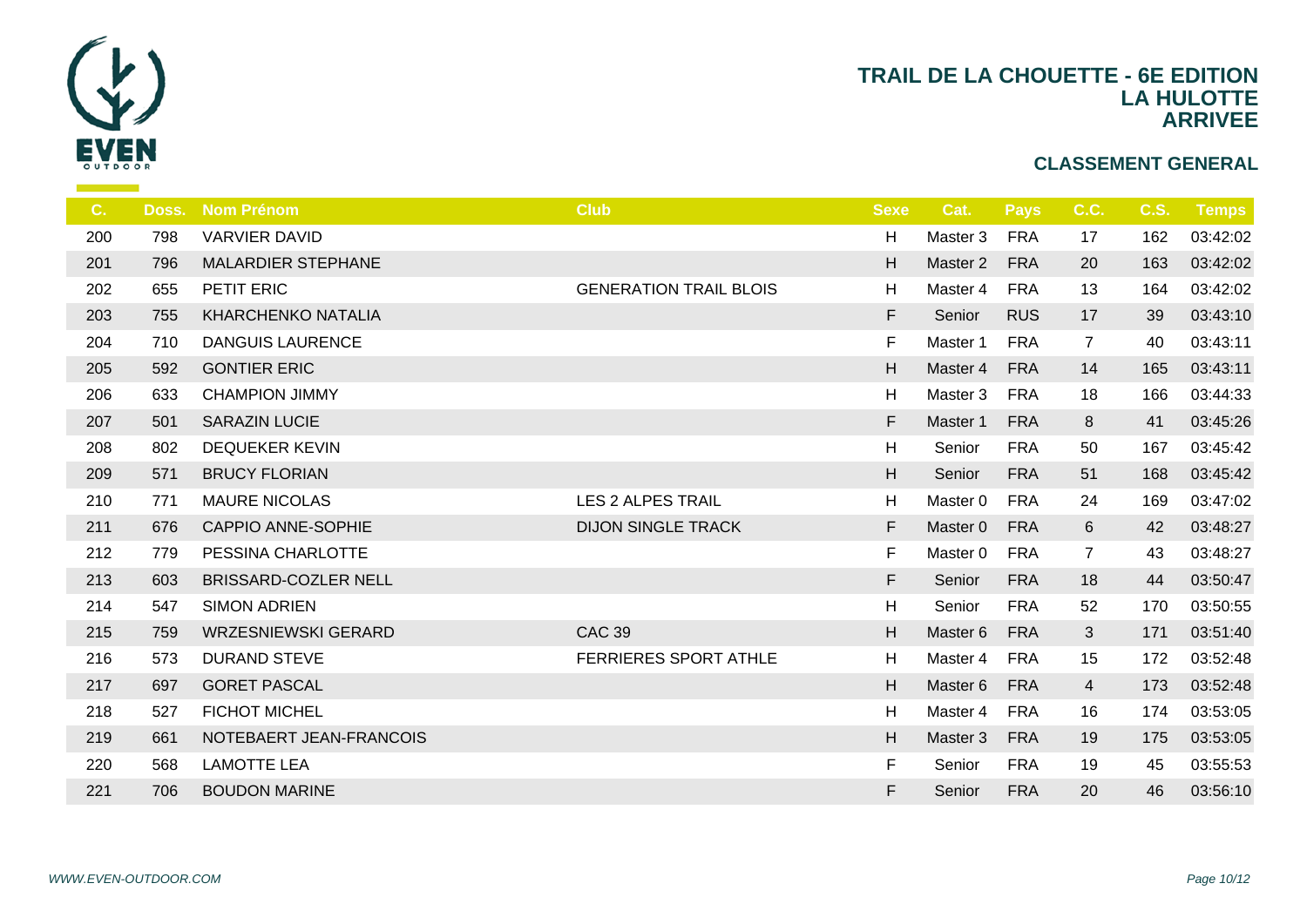

| C <sub>1</sub> | Doss. | <b>Nom Prénom</b>          | <b>Club</b>                     | <b>Sexe</b>               | $\mathbf C$    |
|----------------|-------|----------------------------|---------------------------------|---------------------------|----------------|
| 222            | 707   | <b>GUYAU SEBASTIAN</b>     | <b>SEBASTIAN GUYAU</b>          | H                         | Ma             |
| 223            | 632   | <b>LAURENT JULIEN</b>      | <b>C.O TRITH ATHLETISME</b>     | H                         | Ma             |
| 224            | 660   | <b>MARCION LAURENCE</b>    |                                 | F.                        | Ma             |
| 225            | 668   | <b>JEAN-CLAUDE THIERRY</b> | <b>VSO</b>                      | H                         | Ma             |
| 226            | 536   | DE VILLECOURT SYLVIANE     | AC BEAUCHAMP                    | F                         | Ma             |
| 227            | 580   | ASPESANI DELPHINE          | <b>CANIDIJONCTES</b>            | F.                        | S <sub>d</sub> |
| 228            | 768   | <b>LACOUR VINCENT</b>      |                                 | H                         | Ma             |
| 229            | 610   | <b>THEVENIN MYRIAM</b>     |                                 | F                         | Ma             |
| 230            | 564   | PETITOT FRANCK             |                                 | H                         | Ma             |
| 231            | 599   | <b>QUENIN MARIE CLAIRE</b> | ROUGEOT BEAUNE TRIATHLON        | F.                        | Ma             |
| 232            | 597   | <b>SAGON CATHERINE</b>     | <b>BEAUNE ROUGEOT TRIATHLON</b> | F.                        | Ma             |
| 233            | 694   | <b>VARREAUX NICOLAS</b>    | <b>FURET EIFFAGE</b>            | H                         | Ma             |
| 234            | 684   | <b>MOTTE MARIE</b>         |                                 | F                         | S <sub>d</sub> |
| 235            | 526   | <b>CHAVANCE ERIC</b>       | <b>CROCO</b>                    | H                         | Ma             |
| 236            | 740   | <b>DEGUIL ALEXANDRE</b>    |                                 | $\boldsymbol{\mathsf{H}}$ | Ma             |
| 237            | 545   | <b>BLANCHARD ANNE</b>      |                                 | F.                        | Ma             |
| 238            | 739   | <b>CALUZIO SEBASTIEN</b>   | APNEE ATTITUDE                  | H                         | Ma             |
| 239            | 538   | PERCEVAULT PHILIPPE        | PERCEVAULT PHILIPPE             | H                         | Mas            |
| 240            | 556   | <b>GEAY AUDREY</b>         |                                 | F.                        | Ma             |
| 241            | 570   | <b>DILER EMMANUELLE</b>    |                                 | F.                        | Mas            |
| 242            | 615   | <b>DAVID OUARDA</b>        | <b>EFSRA</b>                    | F                         | Ma             |
| 243            | 786   | DE VILLEMEREUIL GUILLAUME  | <b>MACTRI</b>                   | H                         | Mas            |